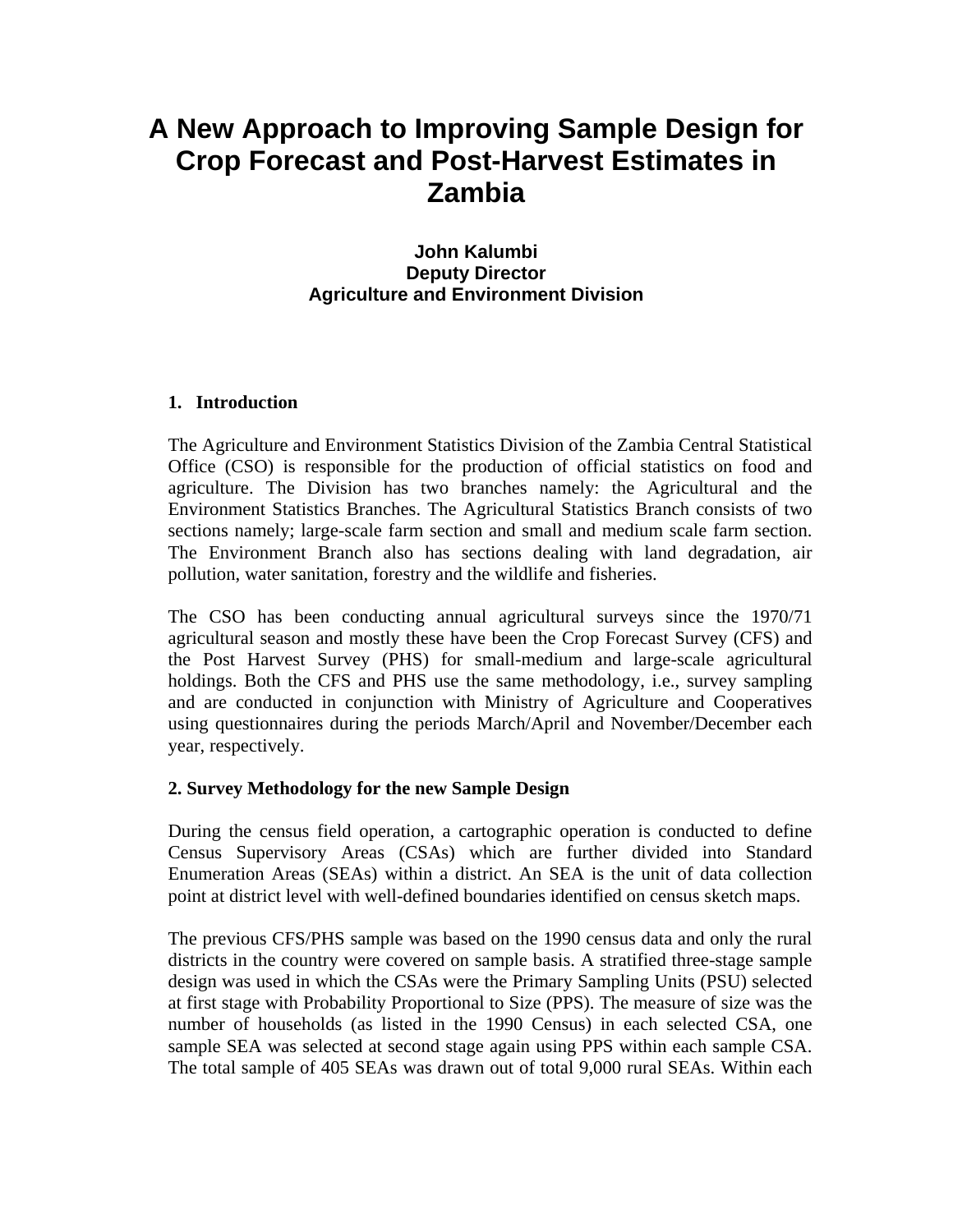sample SEA, the sample households were selected from the listing stratified by farm size category using Linear Systematic Sampling (LSS) procedure at the third stage.

The new CFS/PHS sample is based on the 2000 Zambia Census results and uses a stratified two-stage sample design. The SEAs are the Primary Sampling Units selected at first stage with PPS where the number of agricultural households in the SEA is the measure of size. The sample households are selected at the second stage from the listing stratified by farm size category. The new sampling frame also include a small fraction of urban SEAs (586) in which 70 percent or more households are agricultural according to the 2000 Zambia Census data. The new CFS/PHS sample has 410 SEAs (with a 5 percent urban sample) out of the 12,788 agricultural SEAs defined for the 2000 Zambia Census. The new sample design also allows for the replacement of any sample SEAs, which cannot be enumerated for one reason or another in order to maintain the effective sample size.

### **3. Stratification For new CFS/PHS Sample Design**

The new sample SEAs were first stratified by district and a minimum of two sample SEAs was allocated to each district proportionally to the number of agricultural households. Eight crops were identified to receive special treatment in the new sample design in order to improve the precision of the survey estimates of crop area and production. These are crops with limited geographical concentration whose CVs previously were relatively high due to the smaller number of observations and these were: sorghum, rice, cotton, burley tobacco, virginia tobacco, sunflower, soyabeans and paprika. A crop stratum code was assigned to each SEA based on which of these crops was predominant.

### **4. Stratification of Households at the Second Sampling Stage**

In the previous sample design, stratification of households in sample SEAs was by two farm size categories A: 0-4.99 hectares and B: 5-19.99 hectares. In the new sample design, stratification of households within each sample SEA is by farm size, number of livestock/poultry and the growing of special crops at the second sampling stage. The new sample design has three farm size categories stratification of households of A: 0-1.99 hectares; B: 2.00-4.99 hectares and C: 5-19.99 hectares. Then agricultural households listed in each sample SEA are assigned to one of the three categories A, B or C depending on the farm size, number of livestock/poultry and growing of special crops. Households with farm size category of 20 or more hectares are included in the special frame for large-scale farmers and are enumerated separately.

Further, households will be added to category C (if not qualified based on land area) if found raising the following minimum number of livestock/poultry: cattle-50; pigs – 20; goats –30 and poultry 50. Households are also added to categories B and C based on the special crops criteria. If the sample SEA only has 1 or 2 households with any of these special crops, these will be assigned to category C. If the sample SEA has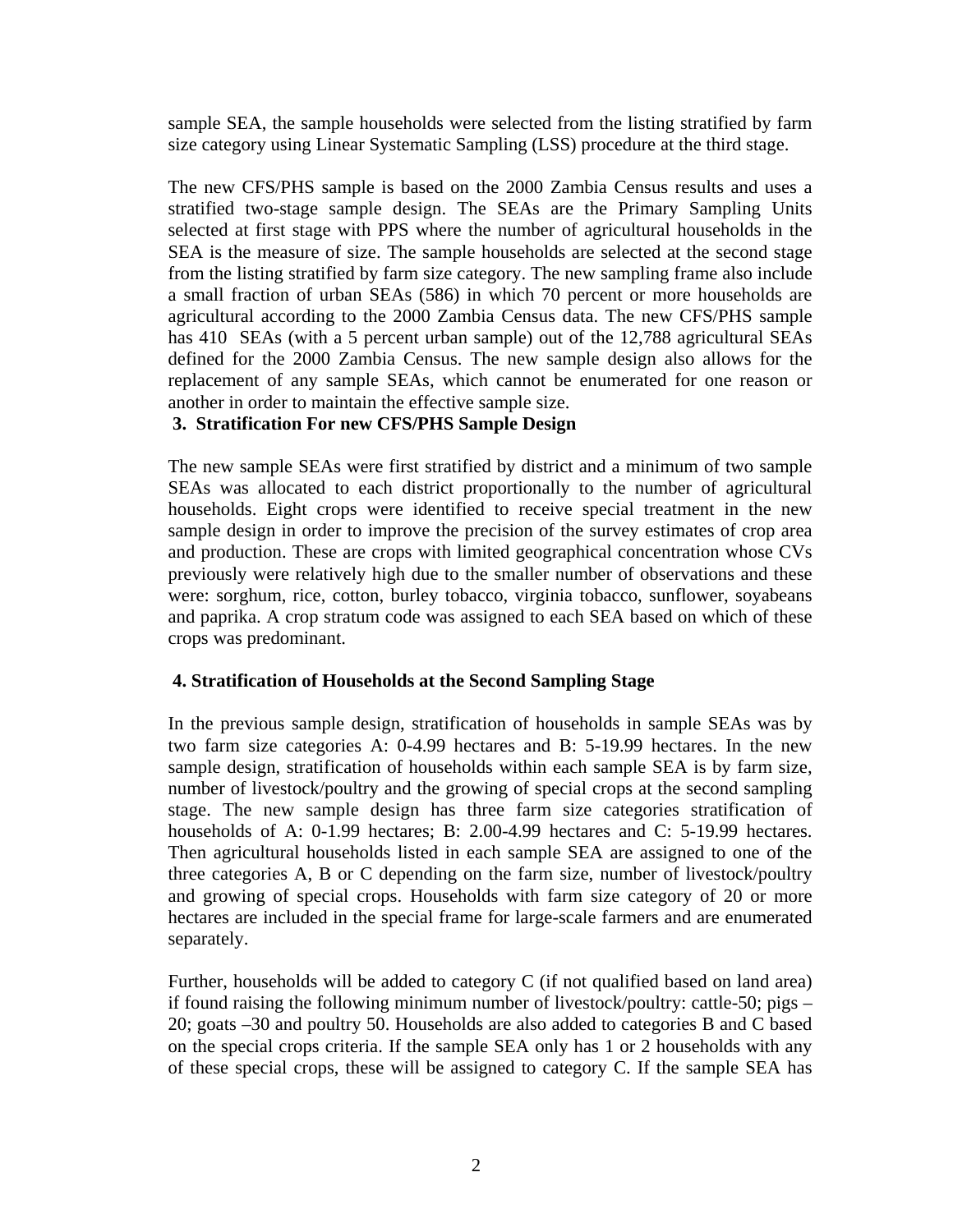only 3 to 5 households with any of these special crops, such households are assigned to category B (if previously assigned to category A).

#### **5. Sample Households Selection in Sample SEAs**

A total of twenty households are selected from each sample SEA. The sample households distribution to each category is C-10, B  $-5$  and A  $-5$ . Where the number of households in category C does not permit selection of the ten households required, the shortfall from twenty will be allocated equally to categories B and A or category B will have one more sample households than category A if the difference cannot be allocated equally. Where there is no household in category C and less than 10 in category B, the difference from twenty will be met from category A. If all listed households fall in category A, then all 20 sample households will come from category A. For each category in the Sample SEA, selection of households is done using Linear Systematic Sampling procedure with a random start.

#### **Appendix 1: Estimation Procedure**

Estimating for the total involves the weighing of variables before aggregates are made at sub-national and national levels. The basic sampling weight is equal to the inverse of the probabilities of selecting the SEAs and households by category size.

The formula for estimating the survey estimate of a total is as follows:

$$
\overset{\mathbf{A}}{\mathbf{Y}} = \sum_{h} \sum_{i} \sum_{s} \sum_{j} \mathbf{W}^{'}_{shi} \mathbf{Y}_{shij}
$$

Where:

- $Y_{\text{shii}}$  = value of variable y for the j-th sample household in category s within the i-th sample SEA in district h
	- $W_{\text{shi}}^{'} =$  basic weight for the sample households in category s within the i-th sample SEA in district h (or inverse probability of selecting sample households in category s within the i-th sample SEA in district h.

$$
~=~\frac{N_h}{M_h~x~N_{hi}}~~^x~~\frac{N_{shi}}{n_{shi}}
$$

Where:

 $M_h$  = number of sample SEAs selected in district h

- $N_{hi}$  = total number of agricultural households in the frame for the i-th SEA in district h
- $N_h$  = total number of agricultural households in the frame for district h
- $n<sub>shi</sub>$  = number of sample agricultural households selected in category s from the listing for the i-th sample SEA in district h and